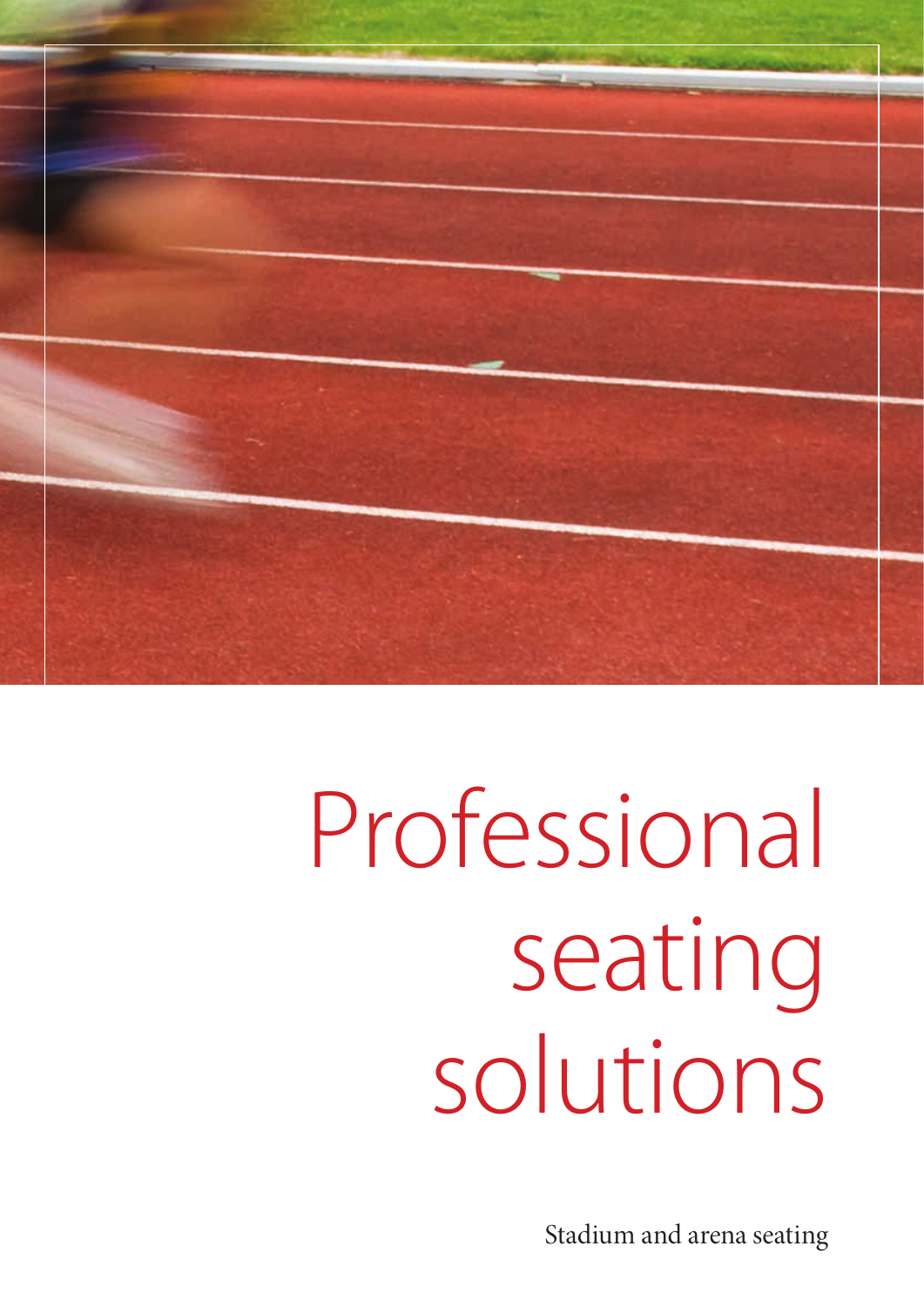## *seat 3S*



Monocoque design of this seat guarantee extreme ergonomic experience to user, and sophisticated safety, installation, and maintenance advantages to the owner.

It was designed to prevent hiding of contraband of any type beneath any portion of the seat, while allowing investors to achieve unprecedented savings in installation hardware.

Seats are fixed to the concrete substrate with high tensile strength bolts. Patented overlapping fixation system ensures that each single-shell seat (save for the first and the last one in each row) is held at 4 points with only 2 bolts. That is close to 50% savings in installation hardware alone!

 $\overline{\mathbf{u}}$ 

 $\mathbb{r}$ 

 $\overline{\mathbf{U}}$ 

 $\overline{\mathbb{I}}$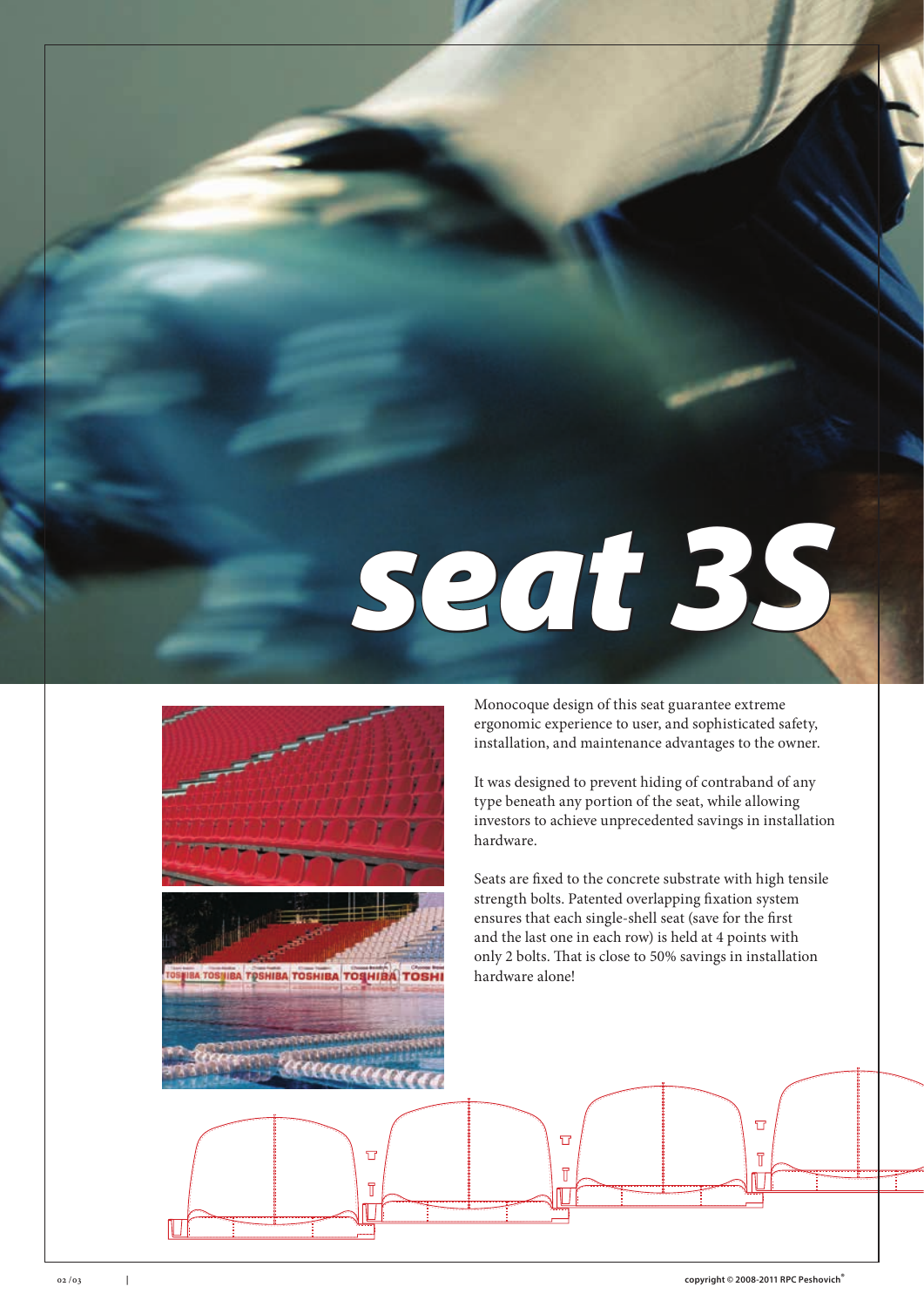## *seat 3SW*

This ensures compact and safe fixation of entire row of seats. Added benefit is easier maintenance as the seats is designed that way to eliminate the empty space between themselves where debris can accumulate.

Extremely popular and versatile choice of many regional stadiums.

3SW (3S wide) is identical in all dimensions with 3S, allowing for more comfortable seating with increased width.

See page 6 and 7 for more detailed information.



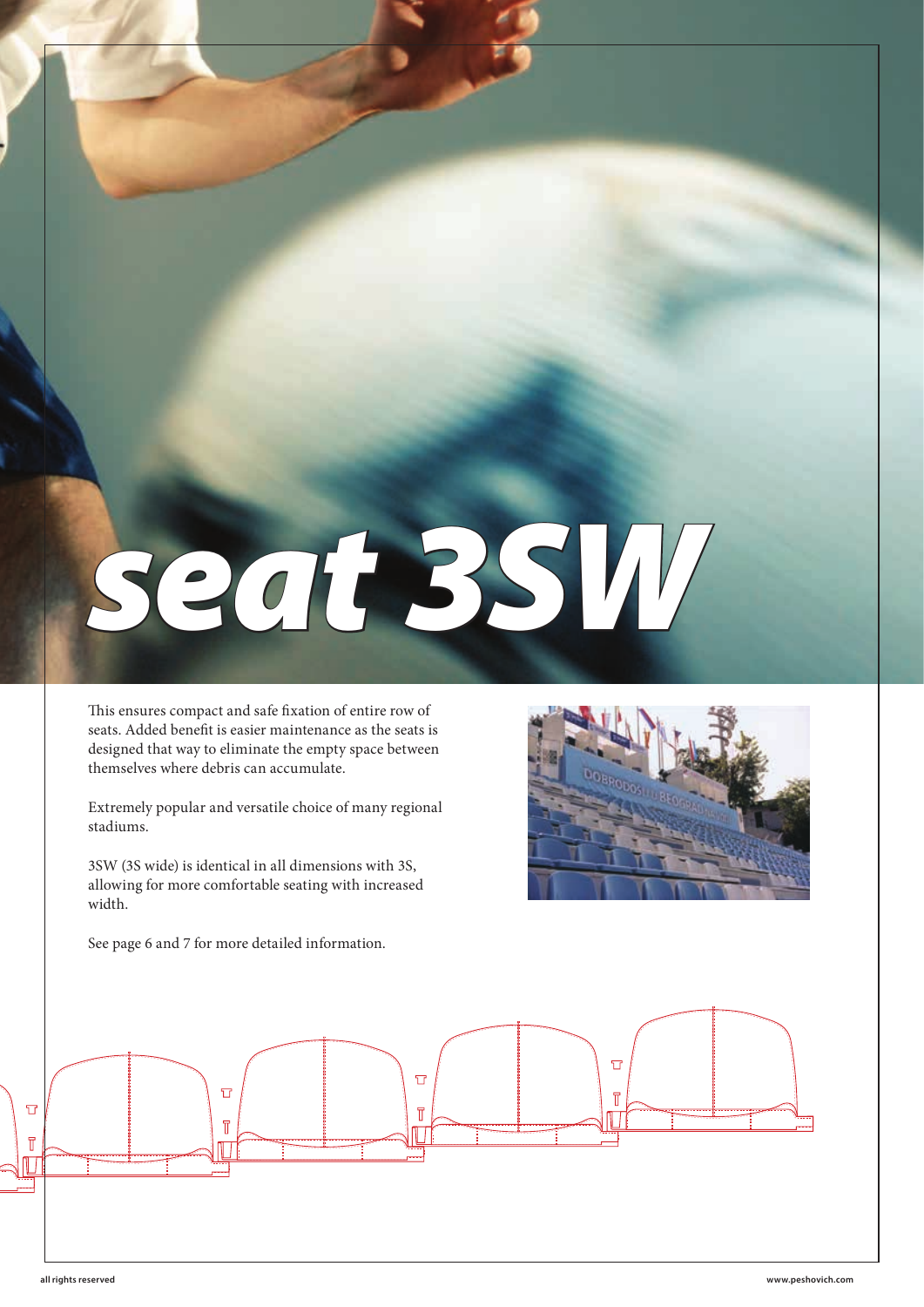## *podium*



Safe, durable and comfortable, Podium offers the greatest comfort of injection molded seat combined with high strength metal frame. Molded Polypropylene seat, backrest and armrests are framed with steel profile ensuring extremely strong design.

Molded seat and backrest are reinforced and supported by the metal frame which is their integral part. This design feature makes the seat extremely robust and durable.

Chair is affixed to vertical concrete risers via steel brace by high tensile strength bolts. Fold-up mechanism ensures unimpeded communication of spectators, and ease of maintenance and cleaning by staff. Mechanism relies on a spring to return the seat to its upright position. Specially designed housing eliminates potential injury to spectators or damage to their clothing or belongings.

All metal parts do not have any sharp edges which can pose a hazard and are permanently protected by powder coating. In addition, all metal part are welded or bolted together for years of trouble free service. Alternately, we can offer hot-dip zinc galvanization on all exposed metal parts.

See page 6 and 7 for more detailed information.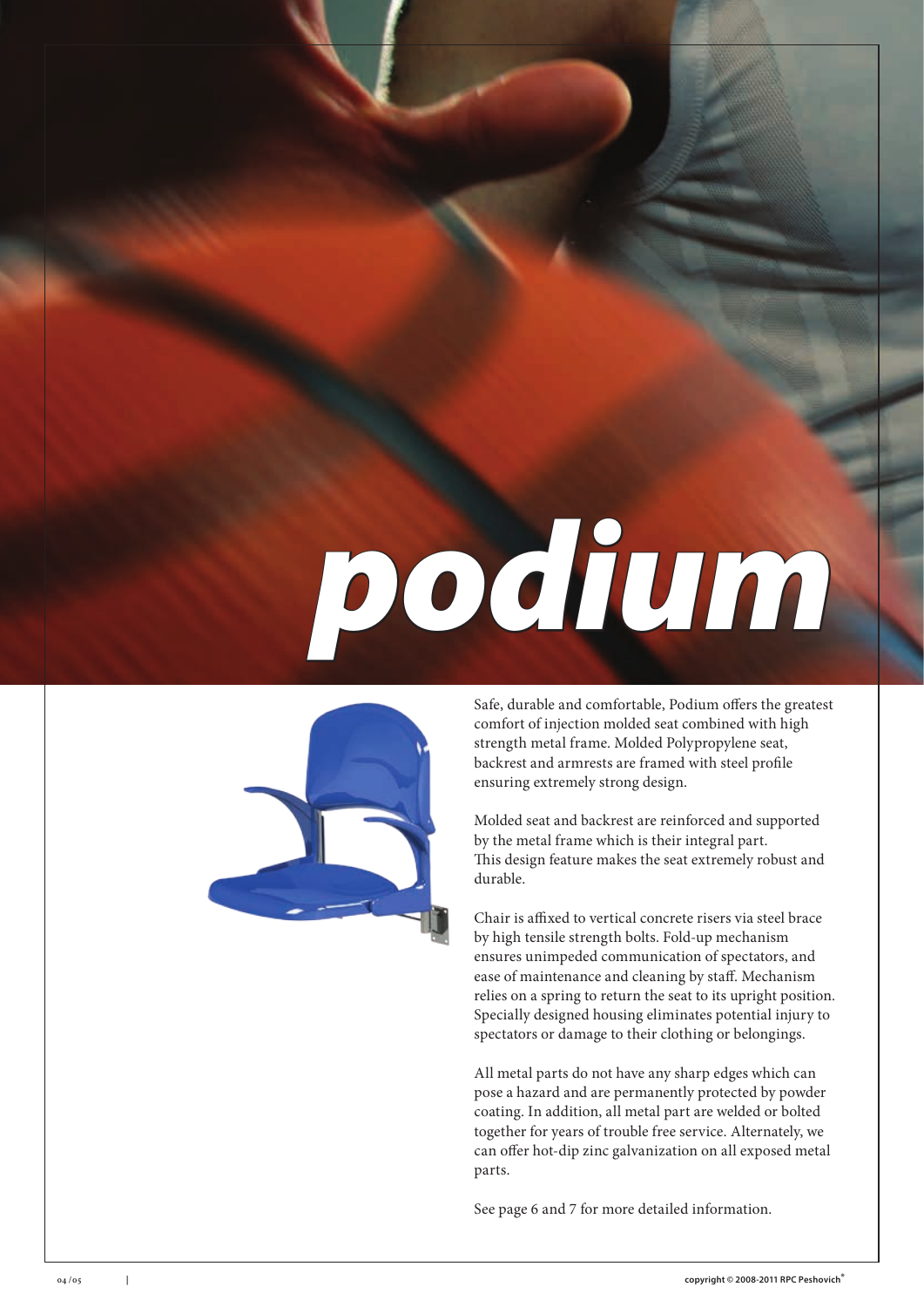# *base*

Carefully designed, smooth and curved surfaces provide ample ergonomic support to user. High gloss surface and carefully placed drains allow easy cleaning and maintenance in all conditions of exploitation.

Blessed with extremely compact dimensions, it is easily installed on all types of substrate including removable and telescopic bleachers.

Reinforced by ribs, this single-shell construction can meet even the highest demands placed on it. Designed to prevent hiding of contraband of any type beneath any portion of the seat, it will allow the piece of mind in these insecure times.

Seats are fixed to the concrete substrate with two high tensile strength bolts. Alternately, custom brace/holders can be designed and made for your specific project.

See page 6 and 7 for more detailed information.



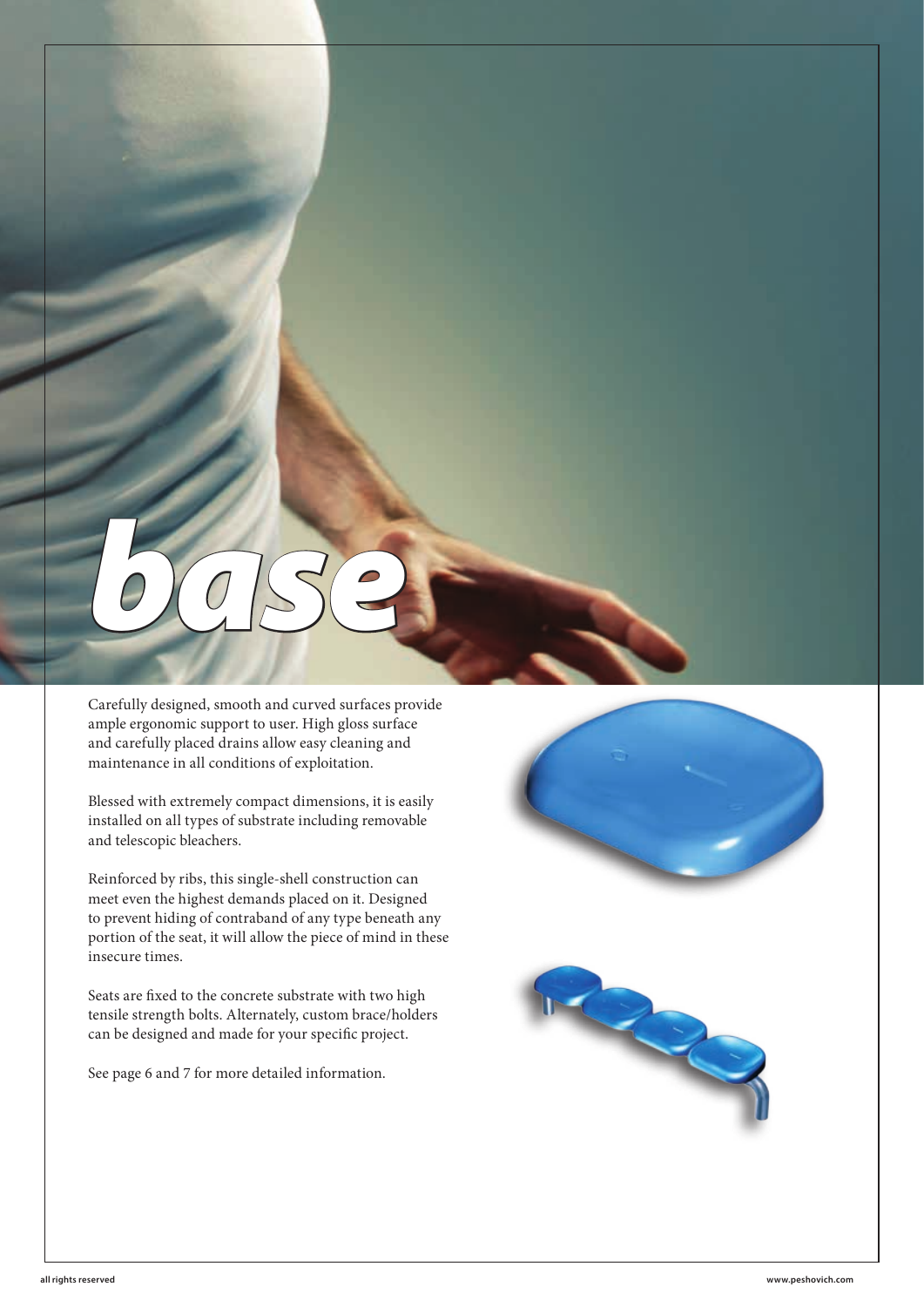

### All stated dimensions in mm:

| Base   | width<br>height<br>depth<br>axial distance (min)           | 430<br>$70\,$<br>360<br>480    |
|--------|------------------------------------------------------------|--------------------------------|
| 3S     | width<br>height<br>depth<br>axial distance (fix)           | 430<br>310<br>410<br>480       |
| 3SW    | width<br>height<br>depth<br>axial distance (fix)           | 430<br>310<br>415<br>485       |
| Podium | width<br>height<br>axial distance (fix)<br>opened / closed | 494<br>607<br>500<br>504 / 282 |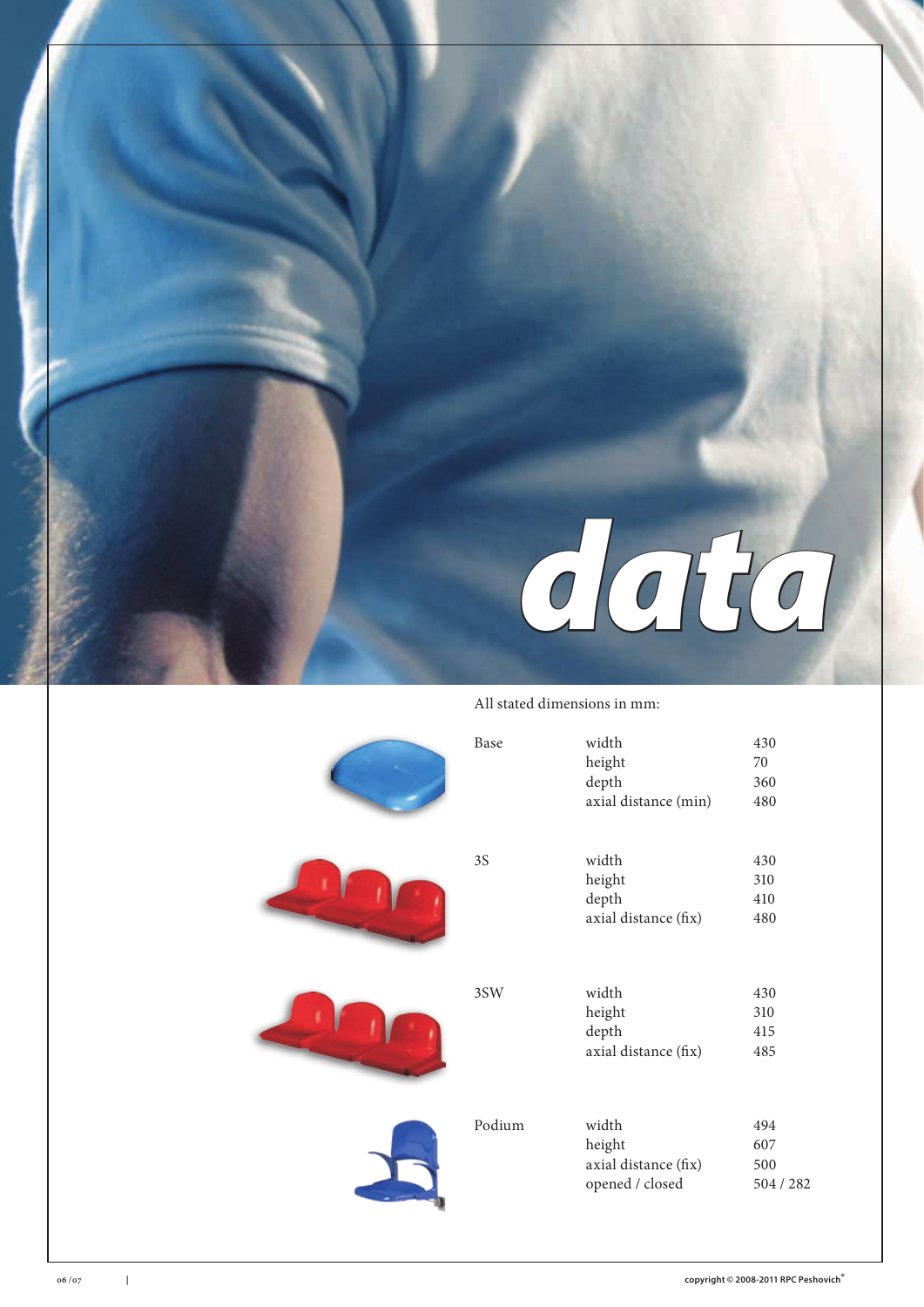### *custom*

All our seating products can be customized to your specific project with:

### Colors:

RAL® www.ral.de Pantone® www.pantone.com

NCS® www.ncscolour.com

### Additives:

UV (ultra violet) FR (flame retardant) ASA (anti-static additive)

Powder coating - a type of dry coating, which is applied as a free-flowing, dry powder. The main difference between a conventional liquid paint and a powder coating is that the powder coating does not require a solvent to keep the binder and filler parts in a liquid suspension form. It is usually used to create a hard finish that is tougher than conventional paint.

Hot-dip zinc galvanization - The article is immersed in a bath of molten zinc at between 815-850°F (435-455°C). During galvanizing, the zinc metallurgically bonds to the steel, creating a series of highly abrasion-resistant zinciron alloy layers, commonly topped by a layer of impactresistant pure zinc.